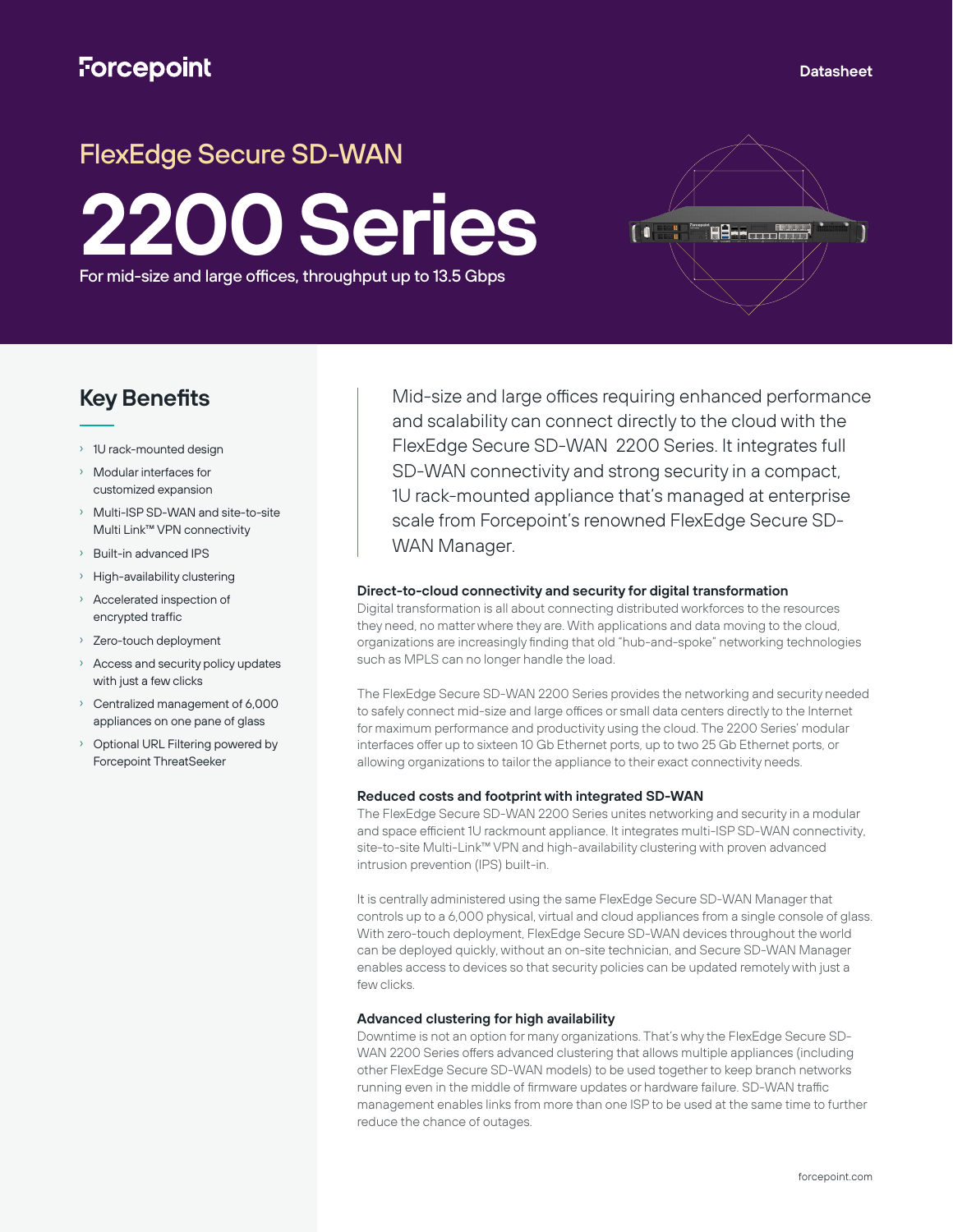| <b>PERFORMANCE<sup>1</sup></b>                                | 2201       | 2205       | 2210       |
|---------------------------------------------------------------|------------|------------|------------|
| Throughput<br>(HTTP 64kB payload)                             | 5.5 Gbps   | 10.5 Gbps  | 13.5 Gbps  |
| Max firewall throughput<br>(UDP 1518 byte)                    | 80 Gbps    | 120 Gbps   | 120 Gbps   |
| Threat Prevention throughput                                  | 3 Gbps     | 9 Gbps     | 12 Gbps    |
| TLS 1.2 inspection performance<br>(44kB payload)              | 1.6 Gbps   | 2.7 Gbps   | 4.5 Gbps   |
| IPsec VPN throughput AES-GCM-256                              | 22 Gbps    | 40 Gbps    | 60 Gbps    |
| Concurrent IPsec VPN tunnels                                  | 90,000     | 95,000     | 100,000    |
| Mobile VPN clients                                            | Unlimited  | Unlimited  | Unlimited  |
| Max number of concurrent inspected<br><b>HTTP</b> connections | 300,000    | 650,000    | 700,000    |
| Max number of concurrent connections                          | 17 million | 35 million | 35 million |
| New TCP connections/sec.                                      | 350,000    | 550,000    | 610,000    |
| VLAN tagging                                                  | Unlimited  | Unlimited  | Unlimited  |
| Virtual contexts default/maximum                              | 10/100     | 10/100     | 10/100     |

1 Performance values reflect maximums measured under test conditions and may vary based on configuration and features enabled

| <b>PHYSICAL</b>                    | 2201                                                    | 2205             | 2210             |
|------------------------------------|---------------------------------------------------------|------------------|------------------|
| Form factor                        | 1RU                                                     |                  |                  |
| Dimensions $(W \times H \times D)$ | 438 x 44 x 420 mm<br>$(17.2" \times 1.7" \times 16.5")$ |                  |                  |
| Net weight without modules         | 8.23Kg (18.14lb)                                        |                  |                  |
| AC power supply                    | 100 - 240 VAC 50 - 60 Hz<br>$300 W + 300 W$             |                  |                  |
| DC power supply option             | $-72 - -36$ VDC,<br>850 W + 850 W                       |                  |                  |
| Redundant power supply             | Option                                                  |                  | Standard         |
| Typical power consumption          | 80                                                      | 100              | 115              |
| Max power consumption              | 94                                                      | 116              | 140              |
| Max BTU/hour                       | 291                                                     | 360              | 434              |
| <b>MTBF</b>                        | 100,000<br>hours                                        | 100,000<br>hours | 100,000<br>hours |
| Operating temperature              | $0 - 40 °C$<br>$(32 - 104 °F)$                          |                  |                  |
| Storage temperature                | $-20 - 70 °C$<br>$(-4 - 158 °F)$                        |                  |                  |
| Relative humidity non-condensing   | 40 °C @ 95%<br>RH Non-Condensing                        |                  |                  |
| Safety certifications              | CB, UL/EN60950, NOM                                     |                  |                  |
| Safety certifications              | FCC Part 15, CE, EN55022, EN55024                       |                  |                  |